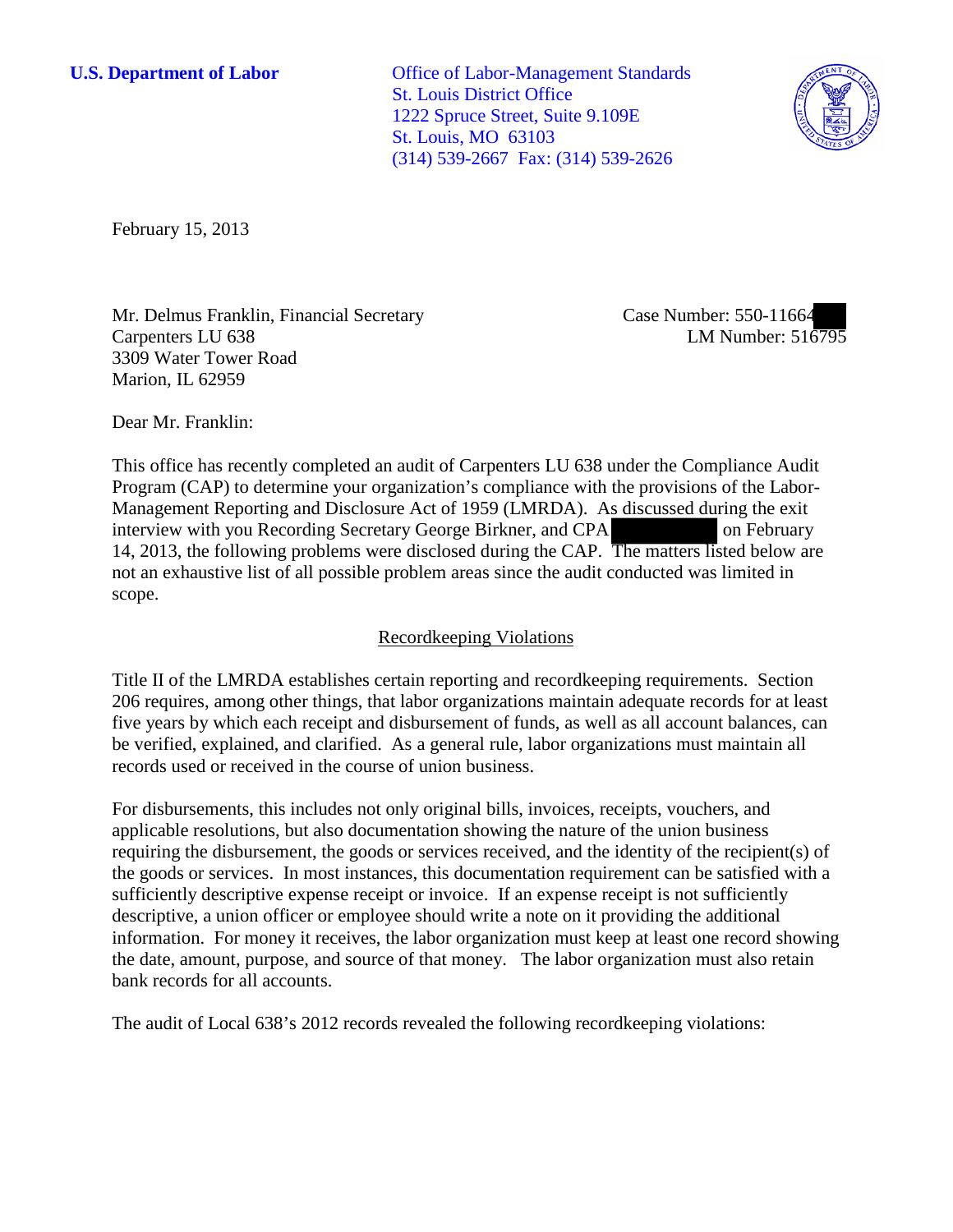Mr. Delmus Franklin February 15, 2013 Page 2 of 4

1. Lack of bank records

The local did not retain bank records for eight certificates of deposit, two money market accounts, and a treasury bond, which were all closed between November 1, 2011 and November 10, 2011.

As noted above, labor organizations must retain bank statements for all accounts. The president and treasurer (or corresponding principal officers) of your union, who are required to sign your union's LM report, are responsible for properly maintaining union records.

2. Lack of Backup Documentation for Disbursements

Local 638 did not retain adequate documentation for disbursements incurred by the local totaling at least \$1,098.25. For example, the local installed a new alarm system at the union hall, totaling \$896.00, but did not retain any backup documentation, such as an invoice or job estimate.

As noted above, labor organizations must retain original receipts, bills, and vouchers for all disbursements. The president and treasurer (or corresponding principal officers) of your union, who are required to sign your union's LM report, are responsible for properly maintaining union records.

3. Reimbursed Auto Expenses

Union officers and employees who received mileage reimbursement for business use of their personal vehicles did not retain adequate documentation to support payments to them totaling at least \$1,378.00 between July 1, 2011 and June 30, 2012. The union must maintain records which identify the dates of travel, locations traveled to and from, and number of miles driven. The record must also show the business purpose of each use of a personal vehicle for business travel by an officer or employee who was reimbursed for mileage expenses.

4. Lost Wages

Local 638 did not retain any documentation for lost wage reimbursement payments to Delmus Franklin, Darrell Osman, and George Birkner totaling \$642.46. The union must maintain records in support of lost wage claims that identify each date lost wages were incurred, the number of hours lost on each date, the applicable rate of pay, and a description of the union business conducted.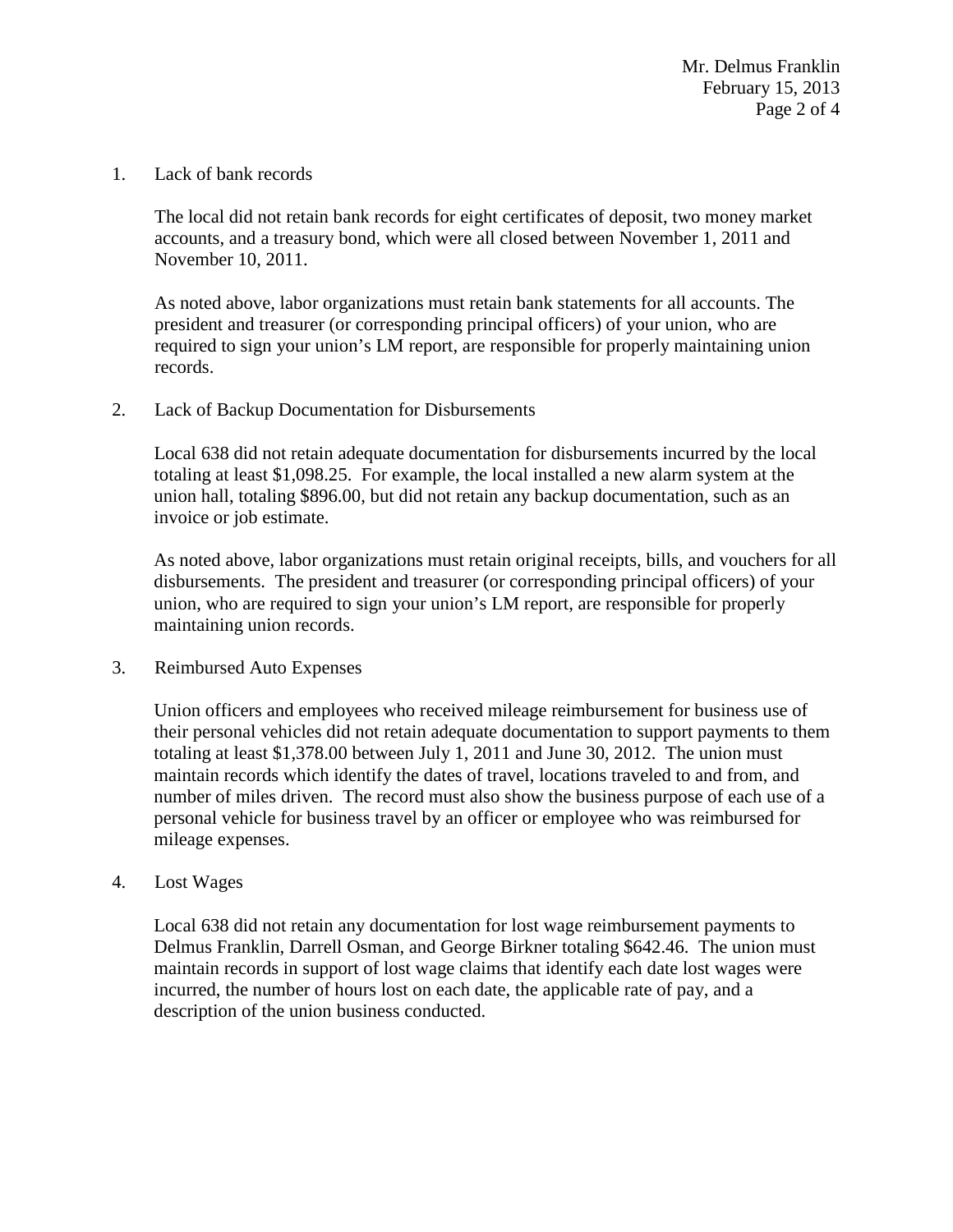During the exit interview, I provided a compliance tip sheet, *Union Lost Time Payments*, that contained a sample of an expense voucher Local 638 may use to satisfy this requirement. The sample identifies the type of information and documentation that the local must maintain for lost wages and other officer expenses.

## 5. Disposition of Property

Local 638 did not maintain an inventory of t-shirts and gift cards it purchased, sold, or gave away. The union must report the value of any union property on hand at the beginning and end of each year in Item 30 (Other Assets) of the LM-3. The union must retain an inventory or similar record of property on hand to verify, clarify, and explain the information that must be reported in Item 30.

The union must record in at least one record the date and amount received from each sale of union t-shirts and other items.

6. Lack of Salary Authorization

Local 638 did not maintain records to verify that the salaries reported in Item 24 (All Officer and Disbursements to Officers) of the LM-3 was the authorized amount and therefore was correctly reported. The union must keep a record, such as meeting minutes, to show the current salary authorized by the entity or individual in the union with the authority to establish salaries.

Based on your assurance that Local 638 will retain adequate documentation in the future, OLMS will take no further enforcement action at this time regarding the above violations.

## Other Issues

1. Authorization/Approval Policy for Disbursements

As I discussed during the exit interview with you, the audit revealed that Local 638 does not have a clear policy regarding the authorization and approval of disbursements. In many instances, disbursements were approved only after the item/service was purchased. OLMS recommends that unions adopt written guidelines concerning authorization and approval of disbursements.

2. Expense Policy

Also, during the exit interview, I discussed with you that the audit revealed Local 638 does not have a clear policy regarding the types of expenses personnel may claim for reimbursement. OLMS recommends that unions adopt written guidelines concerning such matters.

I want to extend my personal appreciation to Carpenters LU 638 for the cooperation and courtesy